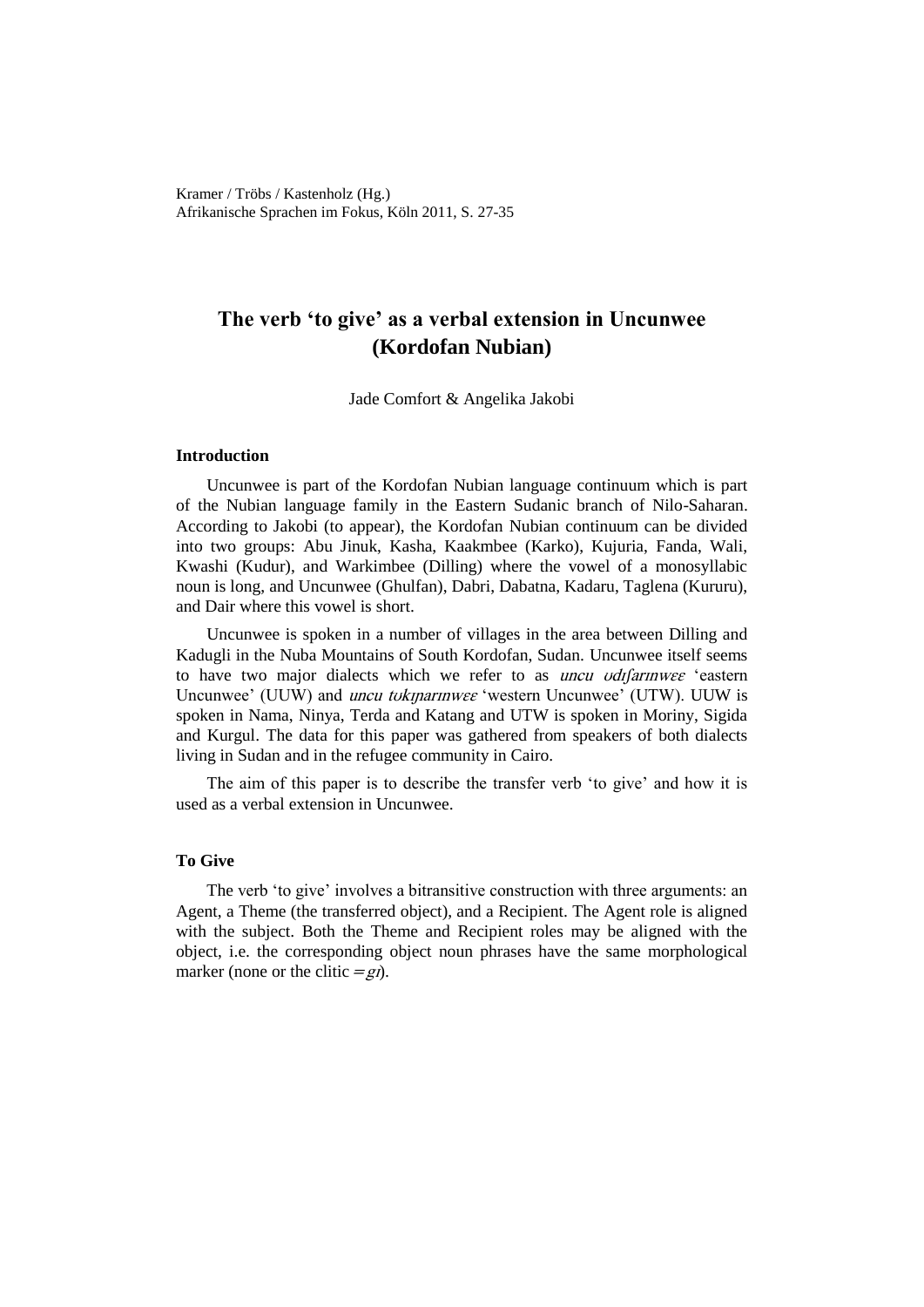28 Jade Comfort & Angelika Jakobi

| (1) | Agent                                                                                                                                                                                                                                                                                                                                                                                                                 | <b>Theme</b>              | Recipient                                            | <b>Give</b>   |       |
|-----|-----------------------------------------------------------------------------------------------------------------------------------------------------------------------------------------------------------------------------------------------------------------------------------------------------------------------------------------------------------------------------------------------------------------------|---------------------------|------------------------------------------------------|---------------|-------|
|     | fíkìté                                                                                                                                                                                                                                                                                                                                                                                                                | twán                      | ć                                                    | tīín          | (UUW) |
|     | Shikite                                                                                                                                                                                                                                                                                                                                                                                                               | bowl                      | 1sg.oj                                               | give.PAST.3SG |       |
|     |                                                                                                                                                                                                                                                                                                                                                                                                                       | "Shikite gave me a bowl." |                                                      |               |       |
| (2) | $\int$ ikité $\uparrow$ $\uparrow$ $\downarrow$ $\uparrow$ $\downarrow$ $\downarrow$ $\uparrow$ $\downarrow$ $\uparrow$ $\uparrow$ $\uparrow$ $\uparrow$ $\uparrow$ $\uparrow$ $\uparrow$ $\uparrow$ $\uparrow$ $\uparrow$ $\uparrow$ $\uparrow$ $\uparrow$ $\uparrow$ $\uparrow$ $\uparrow$ $\uparrow$ $\uparrow$ $\uparrow$ $\uparrow$ $\uparrow$ $\uparrow$ $\uparrow$ $\uparrow$ $\uparrow$ $\uparrow$ $\uparrow$ |                           | $\delta$                                             | tīín          | (UUW) |
|     |                                                                                                                                                                                                                                                                                                                                                                                                                       |                           | Shikite 3sg=0J 1sg.0J                                | give.PAST.3SG |       |
|     |                                                                                                                                                                                                                                                                                                                                                                                                                       | "Shikite gave it to me."  |                                                      |               |       |
| (3) | $\uparrow$ $\uparrow$ $\downarrow$ $\uparrow$ $\downarrow$ $\uparrow$ $\downarrow$ $\uparrow$ $\downarrow$ $\uparrow$ $\downarrow$                                                                                                                                                                                                                                                                                    |                           | $\delta$                                             | tīín          | (UUW) |
|     |                                                                                                                                                                                                                                                                                                                                                                                                                       |                           | $3SG.SJ$ $3SG=OJ$ $1SG.OJ$                           | give.PAST.3SG |       |
|     |                                                                                                                                                                                                                                                                                                                                                                                                                       | "He gave it to me." (UUW) |                                                      |               |       |
| (4) | fíkité ò                                                                                                                                                                                                                                                                                                                                                                                                              |                           | tīín                                                 |               | (UUW) |
|     |                                                                                                                                                                                                                                                                                                                                                                                                                       |                           | Shikite 1SG.OJ give.PAST.3SG                         |               |       |
|     |                                                                                                                                                                                                                                                                                                                                                                                                                       |                           | "Shikite gave me." (Theme not explicitly stated)     |               |       |
| (5) | <b>f</b> ikité                                                                                                                                                                                                                                                                                                                                                                                                        | tīín                      |                                                      |               | (UUW) |
|     |                                                                                                                                                                                                                                                                                                                                                                                                                       | Shikite give.PAST.3SG     |                                                      |               |       |
|     |                                                                                                                                                                                                                                                                                                                                                                                                                       |                           | "Shikite gave it." (Recipient not explicitly stated) |               |       |

The verb "to give" in Uncunwee is unusual in several respects. First, it is difficult to determine whether the root of  $f_i$  is  $f_i$ - or  $f$ - since the vowel in the imperative form  $f_i$  could be the imperative morpheme  $-i$ , that is, the morpheme boundary would be between the consonant and the vowel,  $f$ -*í*. Alternatively, the vowel could be considered to belong to the root as suggested by the plural addressee form  $t\overline{t}$ -é. In addition to this in the imperative there are two roots rather than one,  $f/ f \bar{f} - \acute{\epsilon}$  'give to him/us/them (addressee sg/addressee pl)' and  $f \hat{i} \eta / f \bar{i} \eta - \hat{\epsilon}$ 'give to me (addressee sg/addressee pl)'. The falling tone on  $f\hat{i}\eta$  probably results from a high tone on the root which has fused with the low tone of  $-i$  after this imperative singular suffix was deleted,  $f\hat{n} < *f\hat{n}$ -*i*. The alternation of velar  $\eta$  and alveolar *n* is due to fact that *n* is regularly replaced by  $\eta$  in final position. Despite of the phonetic similarities between  $f/ \sqrt{t} - \epsilon$  and  $f / \sqrt{t} - \epsilon$  we are currently looking at  $\hat{p}$  and  $\hat{p}$  as suppletive forms with a root ending in a nasal rather than analysing the nasal as a separate morpheme<sup>1</sup>. We chose this analysis because these forms are most likely remnants from the two different roots of "to give" which are

 $\overline{a}$ 

<sup>&</sup>lt;sup>1</sup> According to Veselinova's cross-linguistic study Suppletion in Verb Paradigms (2006), the imperative form of "give" is often expressed by a suppletive verb.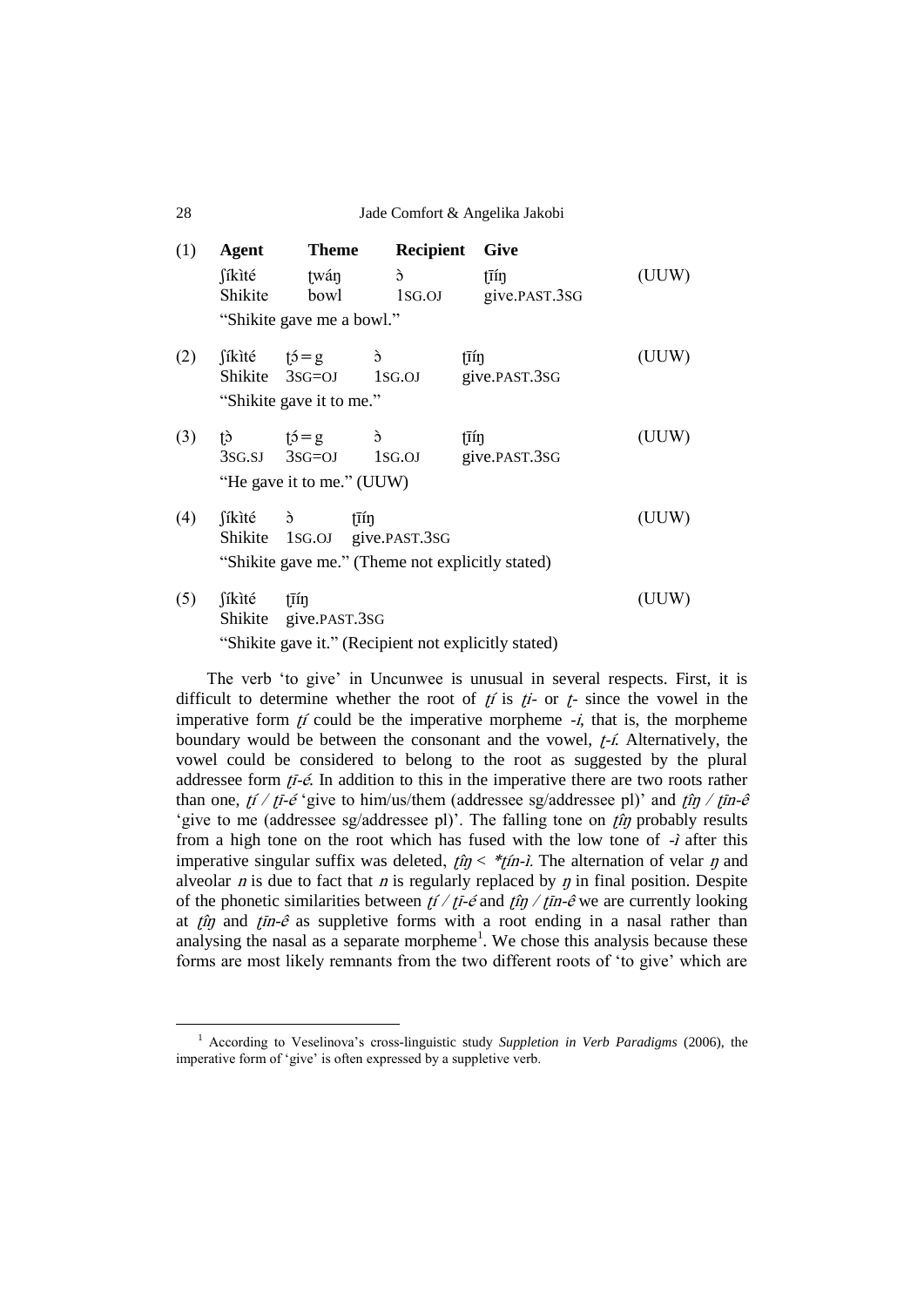The verb 'to give' as a verbal extension in Uncunwee (Kordofan Nubian) 29

found in the Nile Nubian languages<sup>2</sup> and which seem to have merged in the Kordofan Nubian languages. The Table 1 below shows the imperative forms for "to give" implying a single object and a single event.

|              | 1sg recipient               |                    |
|--------------|-----------------------------|--------------------|
| addressee sg | $\hat{\mu}$ < * $\hat{\mu}$ | 'give me'          |
| addressee pl | $\bar{\text{in}}$ -ê        |                    |
|              | All other recipients        |                    |
| addressee sg | $ i  <$ * $ i-i $           | 'give him/us/them' |
| addressee pl | $1\overline{1}$ -é          |                    |

**Table 1: Imperative forms of 'to give' (UTW & UUW)**

The suppletive forms for 1sg recipients are only found in the imperative and do not appear in the present or past conjugation of the verb "to give" as shown in the two examples below which have a 1sg and a 3sg recipient, respectively.

| (6) | ák<br>2SG.SJ | $k\bar{a}k\acute{a}r = g\hat{\epsilon}$ $\delta$ | $\bar{\text{t}}$ Tirốn<br>stone=OJ.FOC 1SG.OJ give.PRS.2SG | (UTW) |
|-----|--------------|--------------------------------------------------|------------------------------------------------------------|-------|
|     |              | "You are giving me the stone."                   |                                                            |       |
| (7) | ák<br>2SG.SJ | kākár = gì fìlmà = â                             | † <del>i</del> trón<br>stone=OJ Shilma=OJ.FOC give.PRS.2SG | (UTW) |

"You are giving Shilma the stone."

 $\overline{a}$ 

Below is the conjugation for the verb 'to give' in the present and past tense. In Uncunwee the verb "to give" remains the same for singular and plural objects (both themes and recipients). There is a different root, however, for the verb "to give", ak-, which is used when giving many times but since this root is not used in forming a verbal extension we will not address it in this paper.

<sup>&</sup>lt;sup>2</sup> Nobiin and Kenzi-Dongolawi have two roots, *deen*- 'give to speaker' and *tir*- 'give to person other than speaker" (Armbruster 1960: §5534-5537, Massenbach 1933: 128, Werner 1987: 187).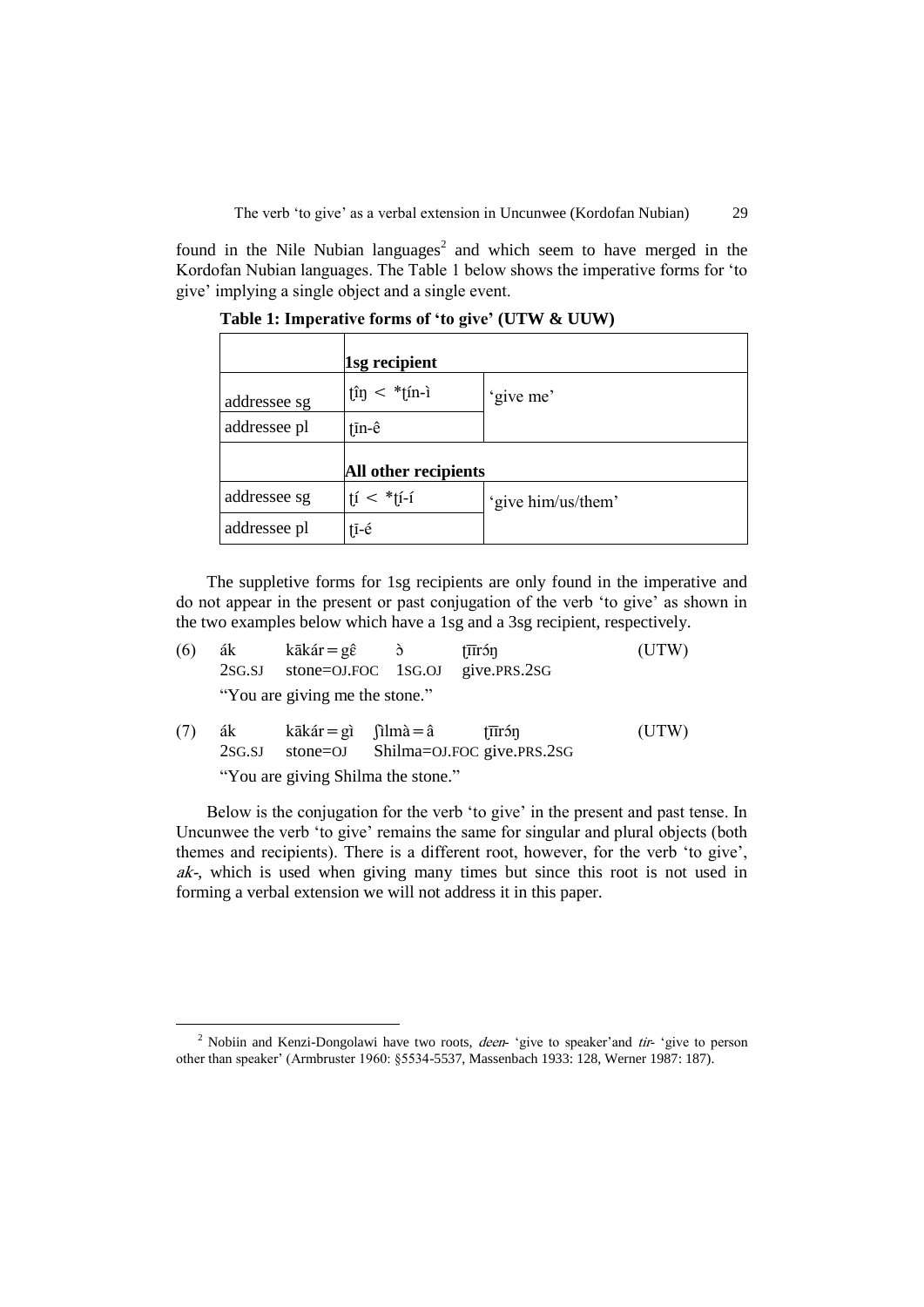|     | Present   | Past   |
|-----|-----------|--------|
| 1sg | tūré      | tīēbé  |
| 2sg | tūrón     | tī5bóŋ |
| 3sg | tíŋ       | tīíŋ   |
| 1pl | $\bar{z}$ | tī5bó  |
| 2pl | tūrúŋ     | tiēbúŋ |
| 3pl | tíŋ       | tīāmúŋ |

**Table 2: Inflectional paradigm 'to give' (UTW & UUW)**

#### **How 'to give' is used as a verbal extension**

The verb 'to give' can be attached to the root of a verb with the linker -nwhich is also used to create noun compounds. The nasal  $n$  may trigger morphophonological changes affecting both the preceding root-final consonant and the following initial  *of the verb 'to give' which becomes voiced and sometimes* nasalized as is common with these kinds of compounds. In addition to this the tone of the "give" extension may change according to the tone class of the base verb. In this paper we are not concerned with these changes. The "give" extension is shown below attached to the verb stem *martu*- 'to cook asida (a porridge made from sorghum)' (sg object).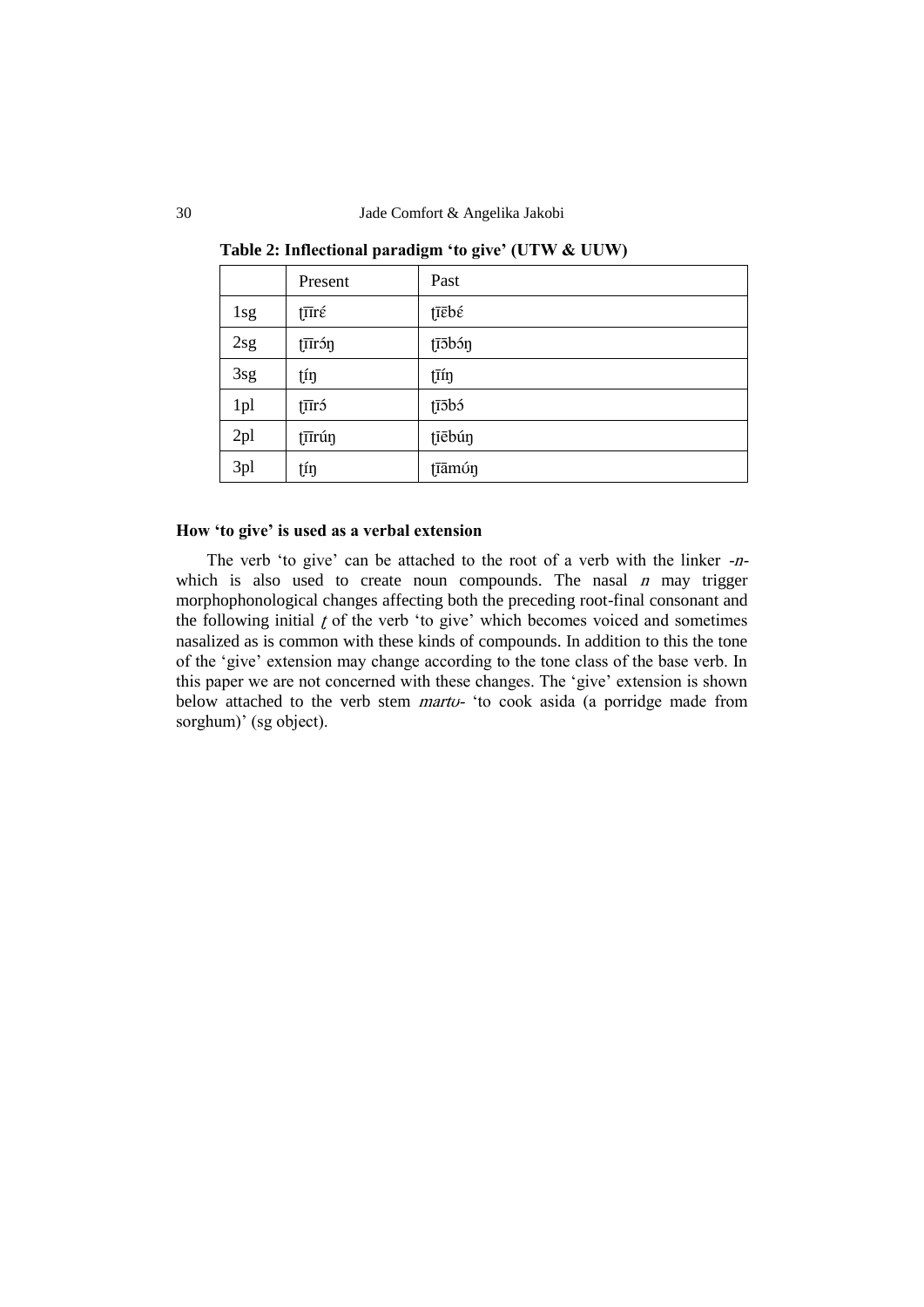|      |                                          | 'to give'                                                    | <b>UTW</b>                 | <b>UUW</b>       |
|------|------------------------------------------|--------------------------------------------------------------|----------------------------|------------------|
|      | sg adressee,<br>1sg recipient            | tîŋ                                                          | màrtù-nîn                  | màrtù-nîn        |
| Imp  | sg adressee,<br>3sg 1pl 3pl<br>recipient | $\mathfrak{t}$                                               | màrtù-ndí                  | màrtù-ní         |
|      | pl adressee,<br>1sg recipient            | tinê                                                         | màrtù-nīnê                 | màrtù-nīnê       |
|      | pl adressee,<br>3sg 1pl 3pl<br>recipient | țié                                                          | màrtù-ndīé                 | màrtù-nīé        |
|      | 1sg, ALL<br><b>RECIPIENTS</b>            | ţπré                                                         | màrtù-nduré                | màrtù-nīīré      |
|      | 2sg, ALL<br><b>RECIPIENTS</b>            | $\bar{I}$ IIróŋ                                              | màrtù-ndurón               | màrtù-nīīrón     |
| Prs  | 3sg, ALL<br><b>RECIPIENTS</b>            | tíŋ                                                          | màrtù-nín                  | màrtù-nín        |
|      | 1pl, ALL<br><b>RECIPIENTS</b>            | $\bar{\text{t}}$                                             | màrtù-nduró                | màrtù-nīīró      |
|      | 2pl, ALL<br><b>RECIPIENTS</b>            | tiirún                                                       | màrtù-ndurún               | màrtò-niirún     |
|      | 3pl, ALL<br><b>RECIPIENTS</b>            | $\varprojlim$                                                | màrtù-nín                  | màrtù-nín        |
|      | 1sg, ALL<br><b>RECIPIENTS</b>            | tīēbé                                                        | màrtù-nd <del>ie</del> bé  | màrtù-nīēbé      |
|      | 2sg, ALL<br><b>RECIPIENTS</b>            | tī5bóŋ                                                       | màrtù-ndīōbón              | màrtù-nīōbón     |
|      | 3sg, ALL<br>tīíŋ<br><b>RECIPIENTS</b>    |                                                              | màrtù-ndīín                | màrtù-nīín       |
| Past | 1pl, ALL<br><b>RECIPIENTS</b>            | $1\overline{1}$ $\overline{5}$ $\overline{1}$ $\overline{5}$ | màrtù-ndī5bó               | màrtù-nī5bó      |
|      | 2pl, ALL<br><b>RECIPIENTS</b>            | tiebún                                                       | màrtù-ndiēbún              | màrtù-<br>nīēbúŋ |
|      | 3pl, ALL<br><b>RECIPIENTS</b>            | tamún                                                        | màrtù-nd <del>ia</del> mún | màrtù-<br>nīāmúŋ |

**Table 3: The 'give' extension in UTW & UUW**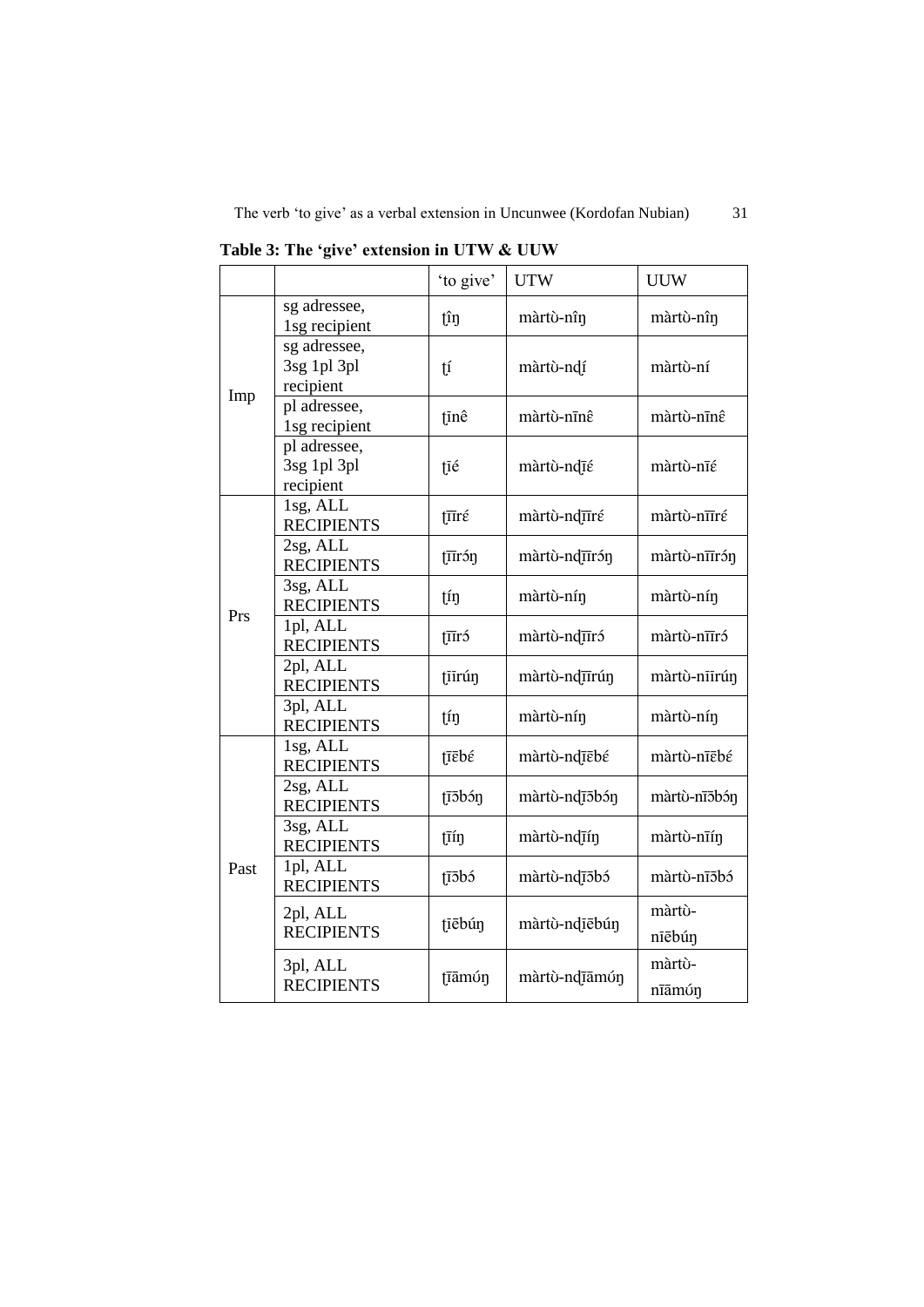Depending on the base verb, and the relationship between the Theme and Recipient the 'give' extension renders three different semantic notions: i) benefactive, ii) (only with motion verbs) direction towards and iii) possessive. In view of these different meanings, we provisionally gloss the extension as "give" rather than as 'benefactive' or 'applicative'.

## **i) Benefactive meaning of the 'give' verbal extension**

The most common meaning and productive use of the 'give' extension is benefactive. This extension can be used with virtually all dynamic (i.e. not stative) verbs to mean "to do X for someone (or something)". When it is attached to such a verb it increases its valence indicating that there is a third argument with the semantic role of a beneficiary. Consider the following examples.

| (8) | wàà-n-dùkál                                            | kàtù | fūr-nīēbé          | (UTW) |
|-----|--------------------------------------------------------|------|--------------------|-------|
|     | sickness-POSS-cause 2SG.OJ field                       |      | weed-give.PAST.1SG |       |
|     | "Because (you) were sick, I weeded the field for you." |      |                    |       |

- (9) ìé wìì=g ójà kár-nííré (UUW) 1SG.SJ sorghum=OJ Oja grind-give.PRS.1SG "I am grinding the sorghum for Oja."
- $(10)$  át tí  $\delta$  fán-ní $\delta$ ará (UUW) 2SG.SJcow 1SG.OJ buy-give.FUT.2SG.Q "Will you buy a cow for me?"

Apart from the "give" extension on the verb, there is no morphological device required to mark an animate beneficiary as can be seen in example (8) to (10). The constituent order, however, appears to be important: the beneficiary noun phrase is placed directly before the verb.

## **ii) Directional meaning for the 'give' verbal extension**

In addition to its benefactive sense, the "give" extension can also express a goal oriented direction when it is attached to verbs expressing motion (of a body or an object) as shown in the following examples.

 $(11)$   $[$ <del> $\check{U}$ -ndi</del> $($ UTW)

go-give.IMP.2SG "Go to him/us/them! / Go for him/us/them!"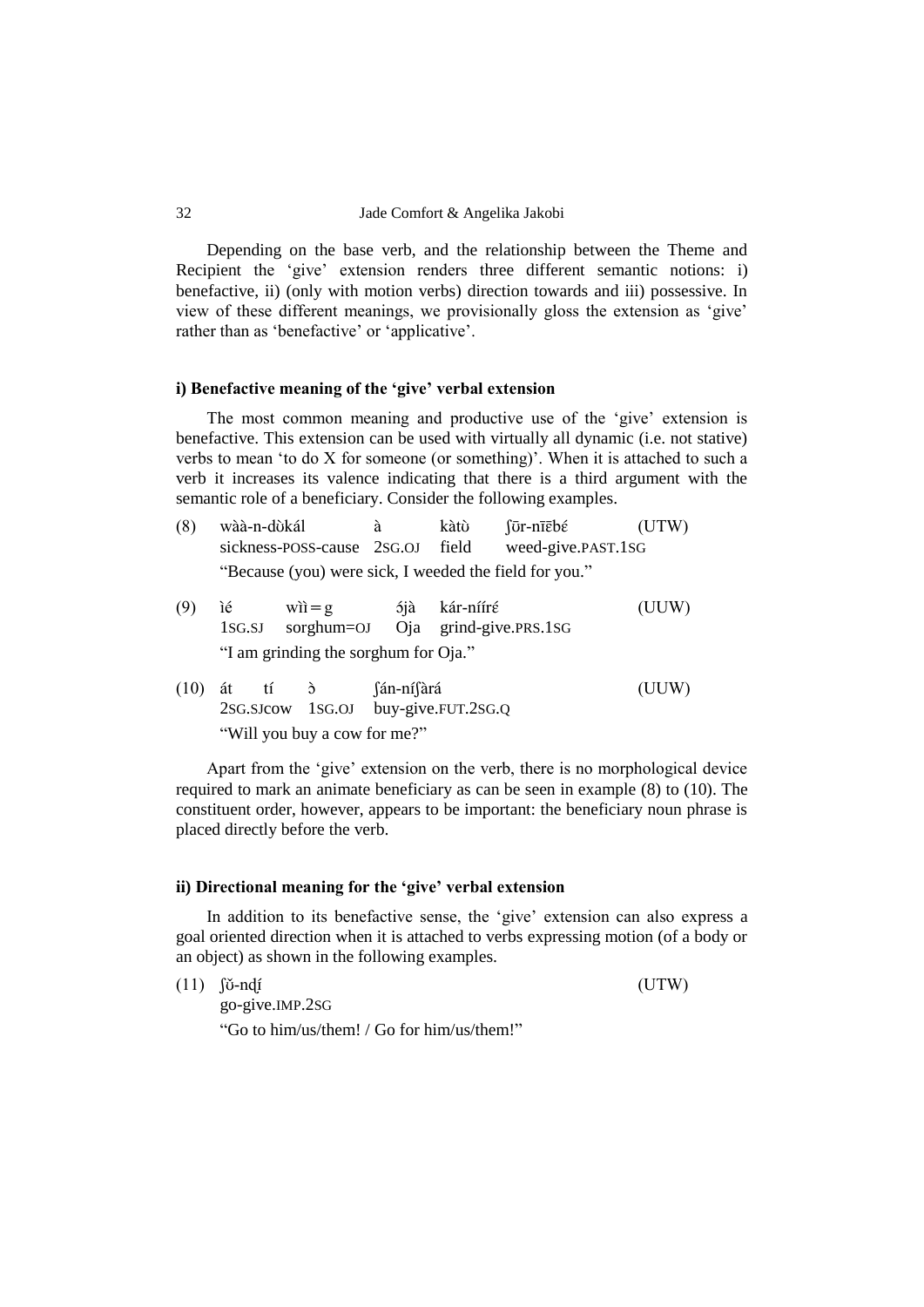The verb 'to give' as a verbal extension in Uncunwee (Kordofan Nubian) 33

| (12) |                                              | $ak\ddot{o}d\acute{o} = g \quad \grave{o}$ kàtỷ-ngîn |                                                                                                                                                                                                                                                                                                                                                                                                                                                                                                                                            | seat=OJ 1SG.OJ push.SG.OJ-give.IMP.2SG                                                                    | (UTW                                                                                                                                                                                    |
|------|----------------------------------------------|------------------------------------------------------|--------------------------------------------------------------------------------------------------------------------------------------------------------------------------------------------------------------------------------------------------------------------------------------------------------------------------------------------------------------------------------------------------------------------------------------------------------------------------------------------------------------------------------------------|-----------------------------------------------------------------------------------------------------------|-----------------------------------------------------------------------------------------------------------------------------------------------------------------------------------------|
|      |                                              |                                                      | "Push the seat to me! / Push the seat for me!"                                                                                                                                                                                                                                                                                                                                                                                                                                                                                             |                                                                                                           |                                                                                                                                                                                         |
|      | $(13)$ ótì kòtá-ndí                          | water bring-give.IMP.2SG                             |                                                                                                                                                                                                                                                                                                                                                                                                                                                                                                                                            | "Bring him/us/them water! / Bring water for him/us/them!"                                                 | (UTW)                                                                                                                                                                                   |
|      |                                              |                                                      | $(14)$ bàád=d $\hat{n} = g$ dtù-ndié<br>"Send us the letter! / Send the letter for us!"                                                                                                                                                                                                                                                                                                                                                                                                                                                    | letter=OJ 1PL.OJ=OJ send.SG.OJ-give.IMP.2PL                                                               | (UTW)                                                                                                                                                                                   |
|      |                                              |                                                      |                                                                                                                                                                                                                                                                                                                                                                                                                                                                                                                                            | 1SG.SJ money.PL=OJ Shilma=OJ.FOC take-give.PRS.1SG                                                        | (15) ié gìrjùlú=gí $\int \ln \alpha = \hat{a}$ $\int \text{wàr-nd} \overline{\text{tr}} \hat{\epsilon}$ (UTW)<br>"I am taking the money to Shilma. / I am taking the money for Shilma." |
|      | $(16)$ tònú $\int \sin \theta = g$ ì túr-nín |                                                      | baby Shantu=OJ crawl-give.PRS.3SG                                                                                                                                                                                                                                                                                                                                                                                                                                                                                                          |                                                                                                           | (UUW)<br>"The baby is crawling to Shantu / The baby is crawling for Shantu."                                                                                                            |
| (17) |                                              |                                                      | $\overrightarrow{p}$ $\overrightarrow{q}$ $\overrightarrow{q}$ $\overrightarrow{q}$ $\overrightarrow{q}$ $\overrightarrow{q}$ $\overrightarrow{q}$ $\overrightarrow{q}$ $\overrightarrow{q}$ $\overrightarrow{q}$ $\overrightarrow{q}$ $\overrightarrow{q}$ $\overrightarrow{q}$ $\overrightarrow{q}$ $\overrightarrow{q}$ $\overrightarrow{q}$ $\overrightarrow{q}$ $\overrightarrow{q}$ $\overrightarrow{q}$ $\overrightarrow{q}$ $\overrightarrow{q}$ $\overrightarrow{q}$ $\overrightarrow{q}$ $\overrightarrow{q}$ $\overrightarrow{$ | 3sG.sJgoat=OJ 1sG.OJ pull.sG.OJ-give.PAST.3sG<br>"He pulled the goat to me. / He pulled the goat for me." | (UUW)                                                                                                                                                                                   |

The goal oriented motion (as well as the motion for a beneficiary) is expressed when the base verb of the motion verb is extended by "give". In every case the extended version of the verb can be used to express both motion towards and motion for the benefit of a person. Thus, according to the context, it assigns two different roles, beneficiary and goal.

# **iii) The 'give' extension assigns a possessor role to the peripheral argument**

If the Theme and the peripheral argument have a possessive relationship – the thing possessed (Possessum) representing the Theme and the Possessor represented by the peripheral argument – both will be affected by the event expressed by the verb. That is, they are coordinated objects of the verb. The "give" extension will assign a Possessor role to the peripheral argument.

(18) nò térdù=g ò fí=gì bùlàn = kò fáág-ndí (UTW) this girl=OJ hands=OJ soot=INSTR rub-give.IMP.2SG "Rub this girl"s hands with soot! / Rub hands with soot for this girl!"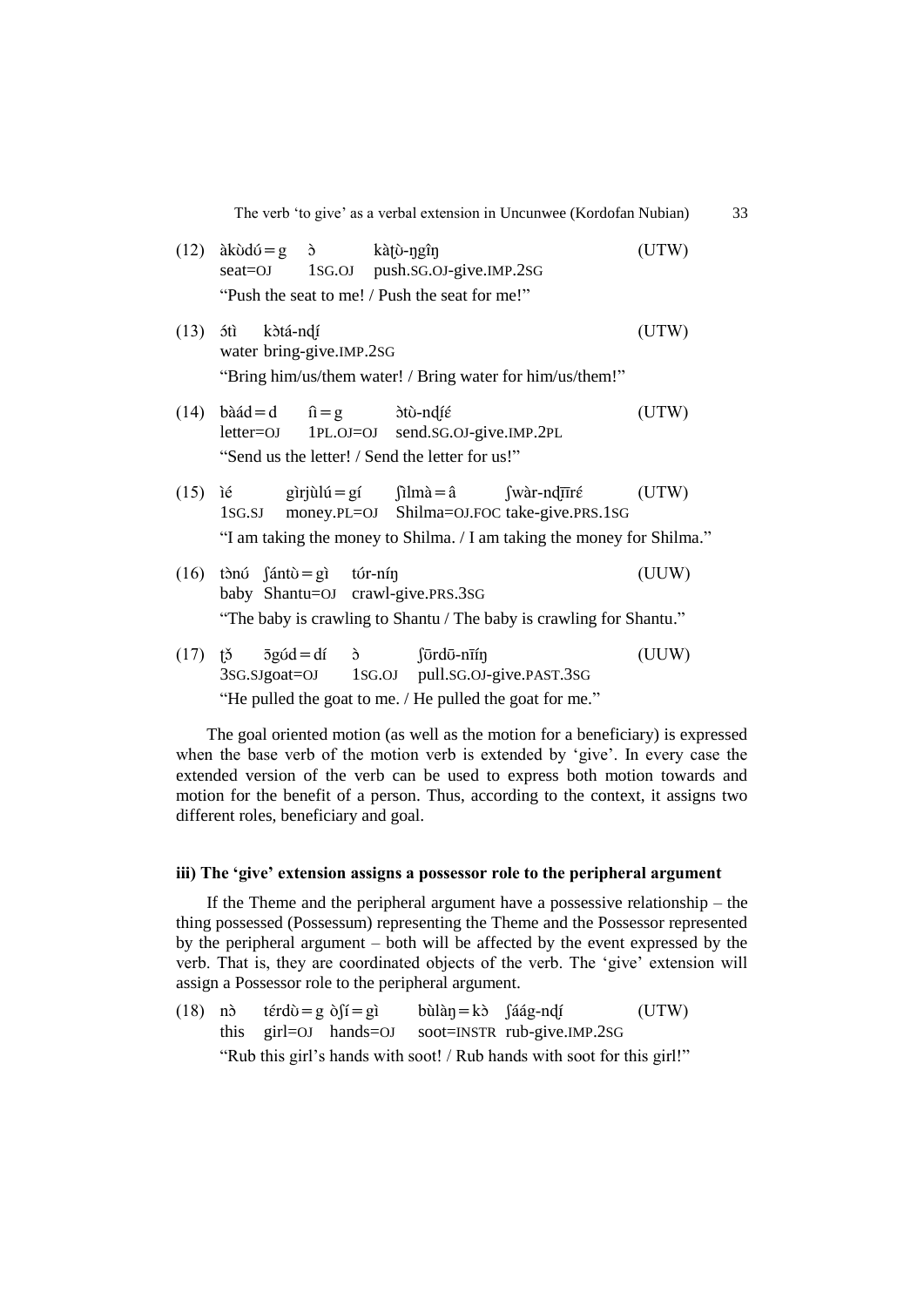## 34 Jade Comfort & Angelika Jakobi

|      | $(19)$ ié | $kol = g$ ordu<br>$1SG.SJ$ house= $OJ$                                                                                                                                                                                                                                                                              | tòkù-ndìèbé<br>top.of.roof tie.sG.OJ-give.PAST.1SG                                                                                                      |       |
|------|-----------|---------------------------------------------------------------------------------------------------------------------------------------------------------------------------------------------------------------------------------------------------------------------------------------------------------------------|---------------------------------------------------------------------------------------------------------------------------------------------------------|-------|
|      |           | "I tied the rooftop of the house."                                                                                                                                                                                                                                                                                  |                                                                                                                                                         |       |
| (20) | ié        | $1SG.SJ$ $Jamil=OJ$                                                                                                                                                                                                                                                                                                 | $j\$ {a}míl = lì gīrjūlú = gí $\int$ wàr-nī $\bar{\epsilon}$ bé<br>money=OJ take-give.PAST.1SG<br>"I took Jamil's money. / I took the money for Jamil." | (UUW) |
| (21) | ìé        | $\bar{c}$ $\bar{c}$ $\bar{c}$ $\bar{c}$ $\bar{c}$ $\bar{c}$ $\bar{c}$ $\bar{c}$ $\bar{c}$ $\bar{c}$ $\bar{c}$ $\bar{c}$ $\bar{c}$ $\bar{c}$ $\bar{c}$ $\bar{c}$ $\bar{c}$ $\bar{c}$ $\bar{c}$ $\bar{c}$ $\bar{c}$ $\bar{c}$ $\bar{c}$ $\bar{c}$ $\bar{c}$ $\bar{c}$ $\bar{c}$ $\bar{c$<br>"I ate the goat's liver." | 1sg.sj goat=0J liver=0J eat-give.past.1sg                                                                                                               | (UUW) |
| (22) |           | $id = di$ $\hat{dl} = li$ $k\bar{a}p$ -pīc $b\hat{\epsilon}$<br>"I shaved the person's hair."                                                                                                                                                                                                                       | 1sG.SJ person=OJ hair=OJ shave-give.PAST.1sG                                                                                                            | (UUW) |

If there is a possessor already introduced in a previous clause then it does not need to be explicitly repeated as shown in this example.

(23) ié  $id = di$  kān-í  $til = gi$  bār-ndīēbé (UTW) 1SG.SJ person=OJ shave-CNV hair=OJ not.find-give.PAST.1SG "I shaved the man but didn"t find his hair."

# **Conclusions**

The paper has shown that the transfer verb 'give' is used both as an independent verb and as a grammaticalized verbal extension attached to the root or stem by the linker -n-. The "give" extension enlarges the argument frame of the verb to which it is attached. It increases the number of arguments by one making an intransitive verb transitive and a transitive verb ditransitive. Depending on the base verb, the "give" extension assigns two different semantic roles to the peripheral argument. The most common one is the role of Beneficiary. With motion verbs, the 'give' extension assigns the role of Goal to the peripheral argument, in addition to its role as Beneficiary. Moreover, the "give" extension may assign the role of Possessor but this is only possible when the Theme and the peripheral argument already have a semantically possessive relationship.